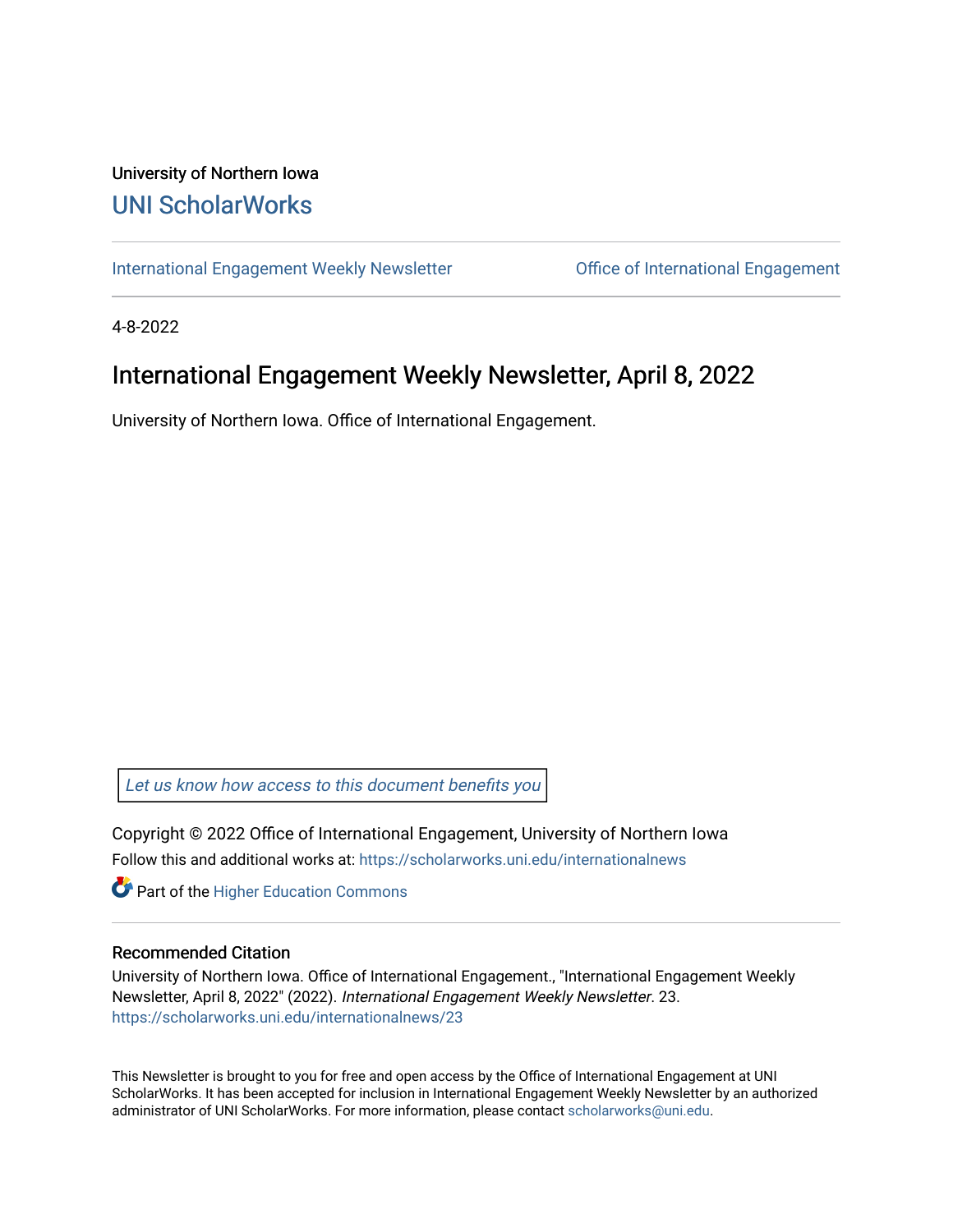

### **Announcements**

#### **Yucatan Student Welcome Party**

This spring II session, the CIEP is hosting a hybrid program as part of the *Partners of the Americas* award that we received in 2018 to develop an exchange program with Universidad Maristas of Yucatan, Mexico.

Pre-COVID, we had Mexican students studying English at the Culture and

Intensive English Program (CIEP) and worked with UNI students as conversation partners. During COVID, this collaboration switched to a virtual exchange. Students at the University of Marista completed the program through UNI online and worked with UNI's Spanish students in SPAN 3001: Advanced Writing to meet and practice English/Spanish via Zoom.



 Thanks to the TESOL and Spanish programs, we have been able to provide wonderful opportunities for both our English and Spanish learners. The support of Elise Duboar and Elena Dobrilla has been instrumental in developing and executing this partnership between UNI and Universidad Marista.

 This spring, a group of 7 students from the Universidad Marista will be studying English virtually from March 23-April 8 through the CIEP at UNI. Then they will be on campus **from April 10-24**. They will then return to their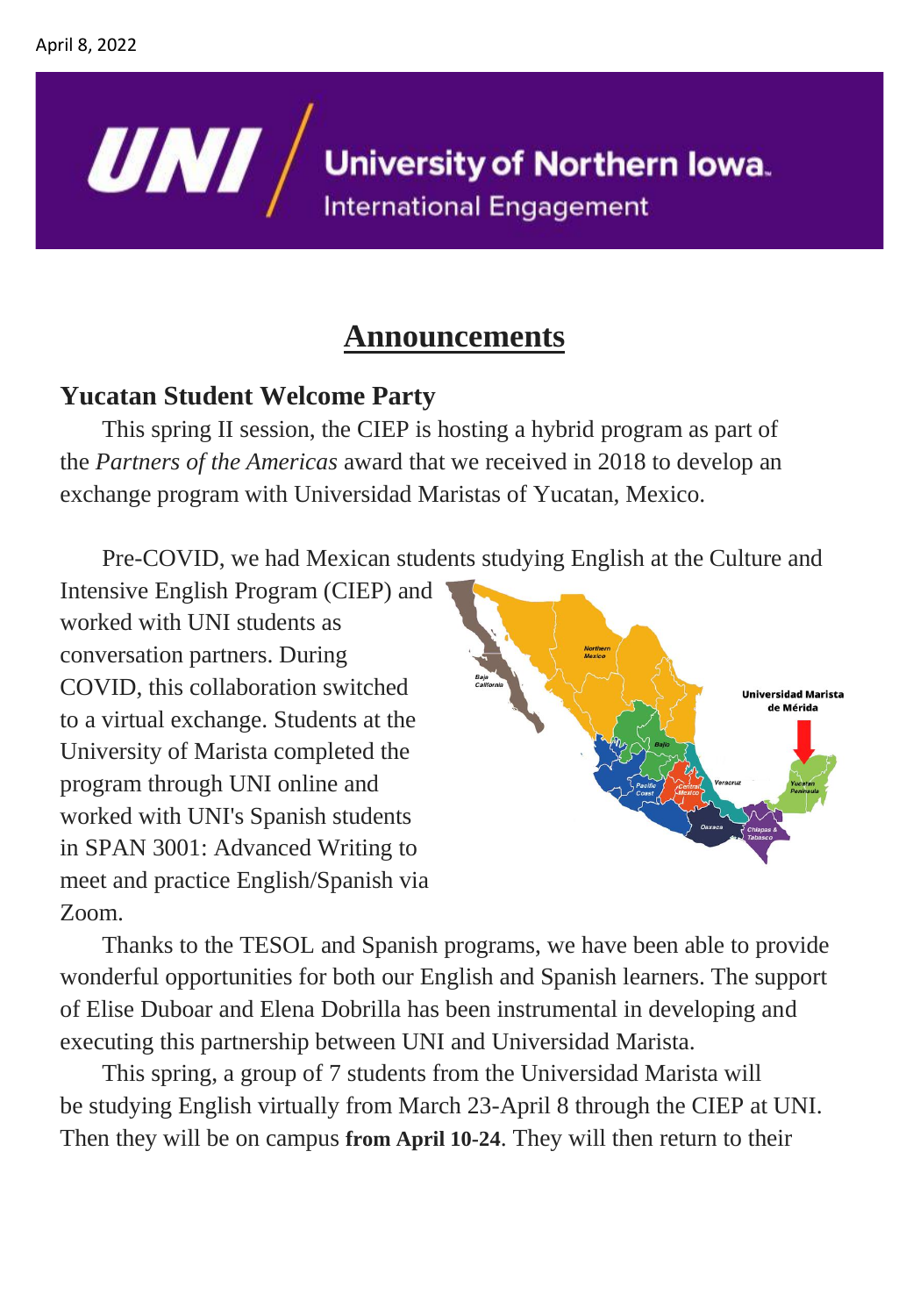home campus to complete the rest of the semester. This May, a group of UNI students will be going to Yucatan with Professor Fernando Calderon, organized by UNI's Study Abroad Center, to learn more about the Mexican indigenous culture and history.

Please join International Engagement next Tuesday for a welcoming party for these new students and their university administrators from Mexico! *There will be snacks, including tres leches cake!* This welcome party will be held **Tuesday, April 12 from 4:00 PM - 5:00 PM**. Provost Hererra will be attending to welcome our students. Hope to see you there!

#### **Residence Hall Move Out Information**

Residence halls will close at 7 p.m. on Saturday, May 14, 2022, and all residents are expected to be checked out before this time.

We hope with this advance notice you'll be able to make your travel arrangements to coincide with our hall closing date. It is an expectation of University Housing that once you have completed your Spring semester classes/exams that you check out of the residence halls.

If you need to stay an extended period after Saturday, May 14, 2022, due to travel arrangements, working, or taking classes, summer housing is available. This requires you to complete a summer housing contract. To be eligible, you do not need to be enrolled in summer classes, however you do need to be enrolled for fall classes. Find more information about summer housing here: [https://uhd.uni.edu/housing/student-summer-housing.](https://uhd.uni.edu/housing/student-summer-housing)

*If you have any questions, please contact staff in the hall office or your Resident Assistant (RA).*

#### **Important reminder: Student Health Insurance**

 The Student Health Clinic needs to know if you are planning to leave the US during summer break. If you are, please email Connie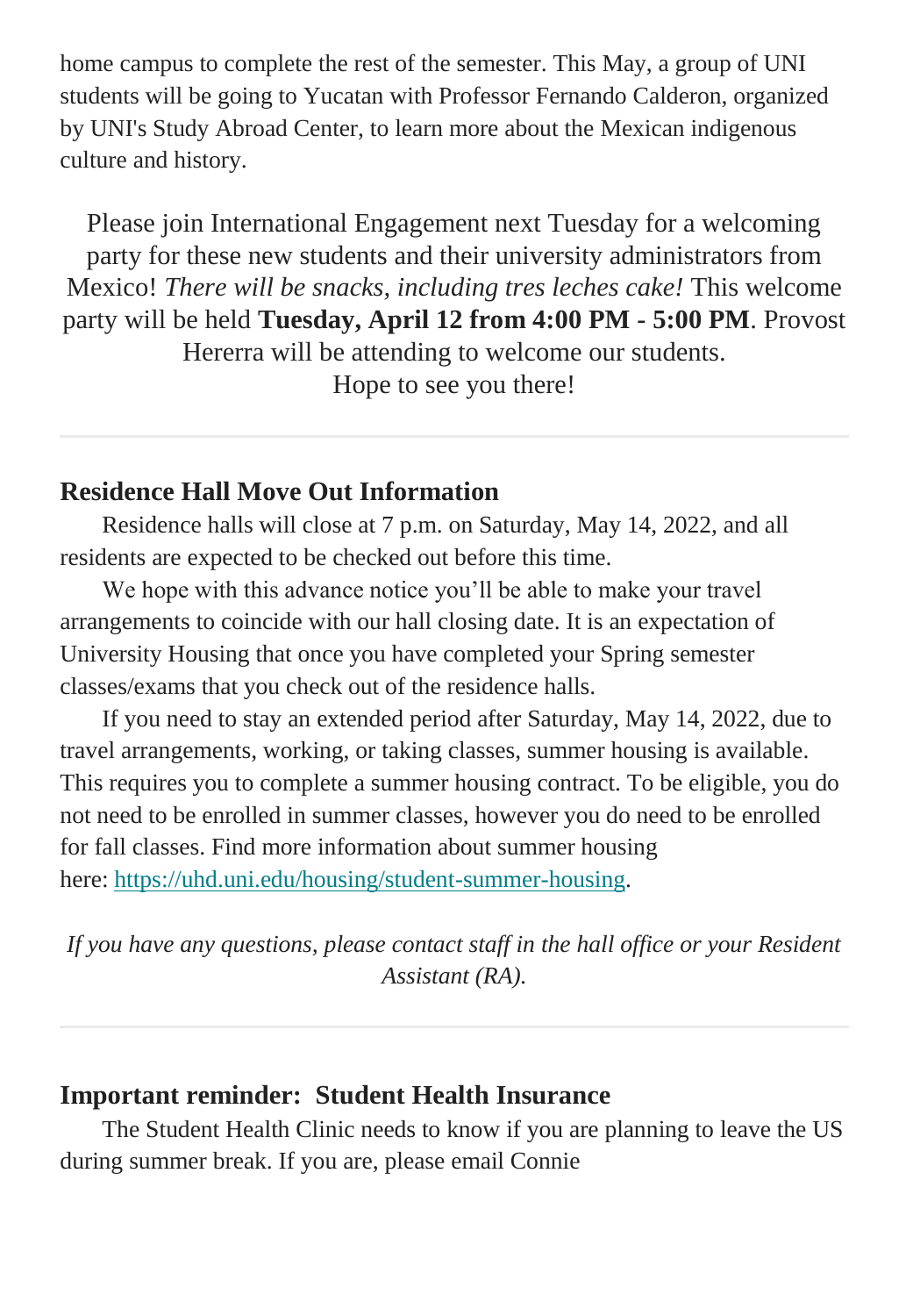Potter [connie.potter@uni.edu](mailto:connie.potter@uni.edu) and provide the date that you are leaving and the date you are returning to the US.

 The Student Health Clinic will suspend your insurance coverage during that time. If you're not enrolled for the summer session and the Student Health Clinic does not hear from you, your coverage will automatically continue. It is important for you to tell the Health Clinic before you leave the US as they cannot remove the coverage when you return to UNI in the fall.

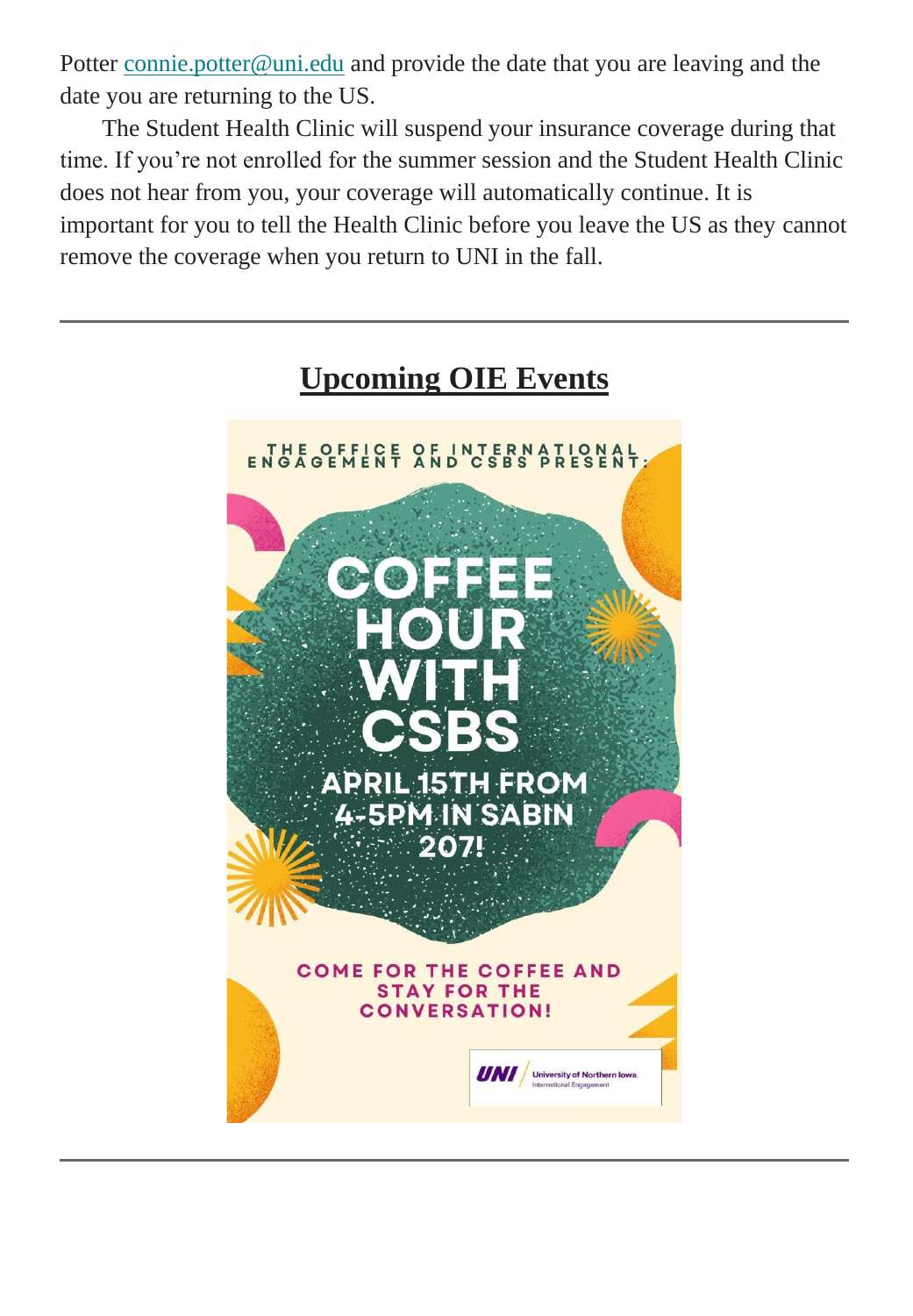# **Events Around Campus**

# **Campus Activities Board is excited to present: Jesse McCartney**



Thursday, April 28, see Jesse McCatney live in the Gallagher Bluedorn Performing Arts Center. Students are able to purchase VIP Meet and Greet tickets [Here.](http://jessemccartney.com/iowavip)

Each student can receive two free tickets for this event! This event is for students only.

> Head over to thew [UNItix](https://uni.us20.list-manage.com/track/click?u=943384cafb9f41e0a12bbd624&id=70ffdf3a42&e=0fc09bf0ff)  [website,](https://uni.us20.list-manage.com/track/click?u=943384cafb9f41e0a12bbd624&id=70ffdf3a42&e=0fc09bf0ff) or visit UNItix in person - Monday-Friday 10:00 AM - 4:00 PM.

*Their two offices are located in the McLeod Center (glass connector between the UNI-Dome and McLeod) and the Gallagher* 

*Bluedorn. UNItix is are also open at the Maucker Union Monday-Friday 10:00 AM - 2:00 PM. Students purchasing in person will need to present their Student ID.*

### **INSPIRE Conference: Presenting Virtual Conversations with la Universidad Marista**

 The College of Social and Behavioral Sciences and the Graduate College are proud to present the 2022 INSPIRE Student Research & Engagement Conference! The conference is an opportunity for students to showcase the wide variety of experiential activities in which they participate inside and outside of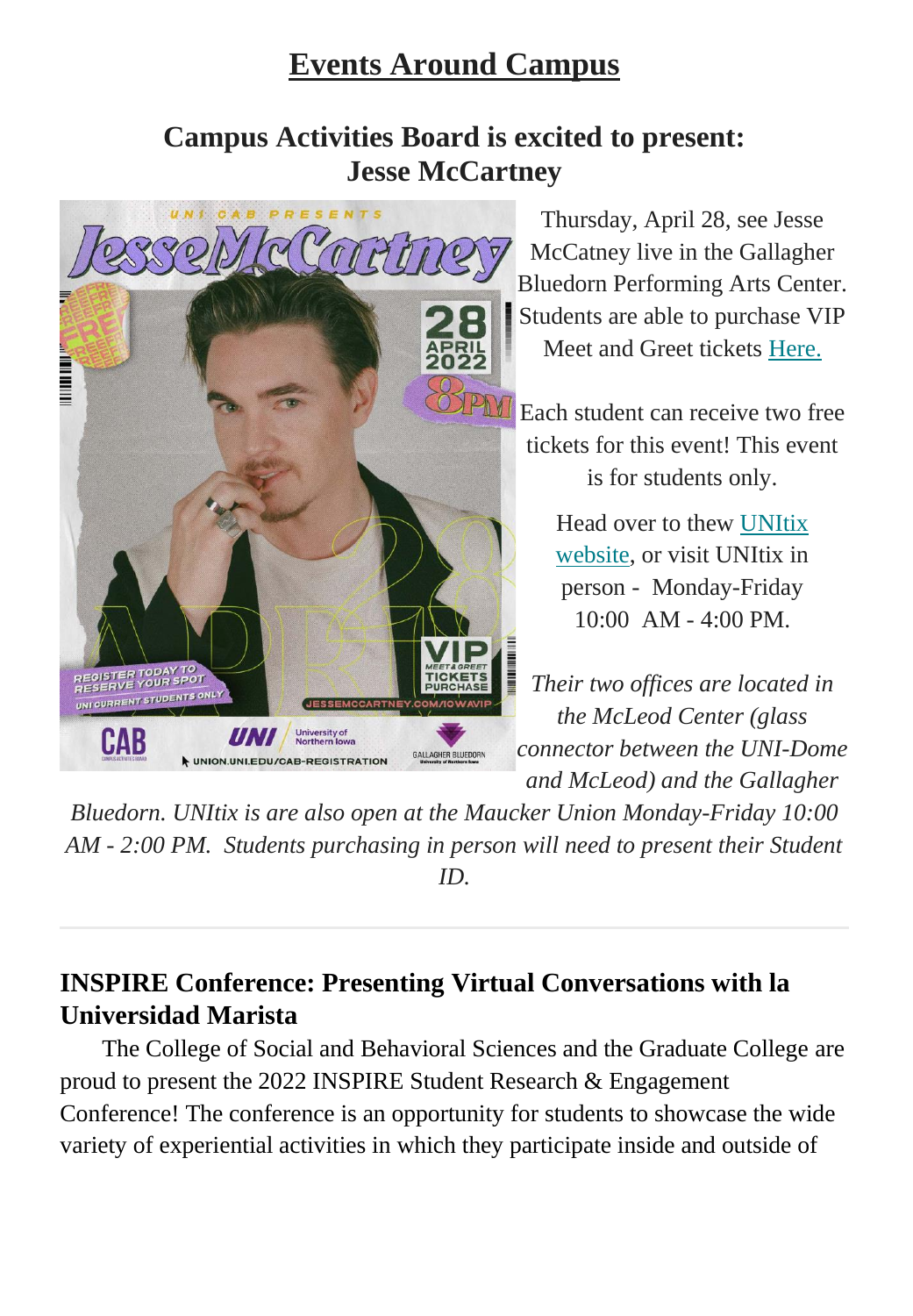the classroom, including: research, internship, volunteer or study abroad experiences, club activities and/or creative performances. There will be many great Poster and Oral presentations, but we want to highlight Sara Petersen who will be discussing our incoming Yucatan students. **Sara's Oral Presentation will be Monday, April 11, at 11:00 AM in Rod Library 287.**

### **Spanish Conversation Hour**

 Come practice your Spanish speaking skills in a relaxed and welcoming environment! Spanish Conversation Hour is held Mondays from 2:00 PM - 3:00 PM in Bartlett 1039. Anyone at any proficiency level is welcome. ¡Nos vemos!

# **Practical Approaches to Recruiting for Language Teaching Programs**

 Dr. Shelby Miller, Lecturer of Applied Linguistics at the University of North-Texas at Dallas, will use her experience to share practical approaches to recruitment and retention of students in both undergraduate and graduate programs (with a focus on programs in TESOL). The goal of the session is to equip you with best practices in recruitment that you and your team can begin implementing right away. This event will be held in-person, Monday, April 11 at 3:30 PM in Bartlett 1039. [You can also join by Zoom.](https://uni.zoom.us/j/94575204555?pwd=bDJWZHhwNEVtbkZ2V1dwM25TWEljQT09)

# **Immigration Tips from Edyta**

### **April 18, 2022, is the last day to file income tax.**

 If you did not take advantage of the VITA services on campus and still need to file taxes, [please follow this link to learn more about the tax filing for](https://register.gotowebinar.com/recording/viewRecording/5189490792566614542/215790572731682576/cheryl.klahsen@uni.edu?registrantKey=146236566651782927&type=ATTENDEEEMAILRECORDINGLINK)  [nonresidents.](https://register.gotowebinar.com/recording/viewRecording/5189490792566614542/215790572731682576/cheryl.klahsen@uni.edu?registrantKey=146236566651782927&type=ATTENDEEEMAILRECORDINGLINK) April 18, 2022, is the last day to file income tax.

# **OPT Q and A**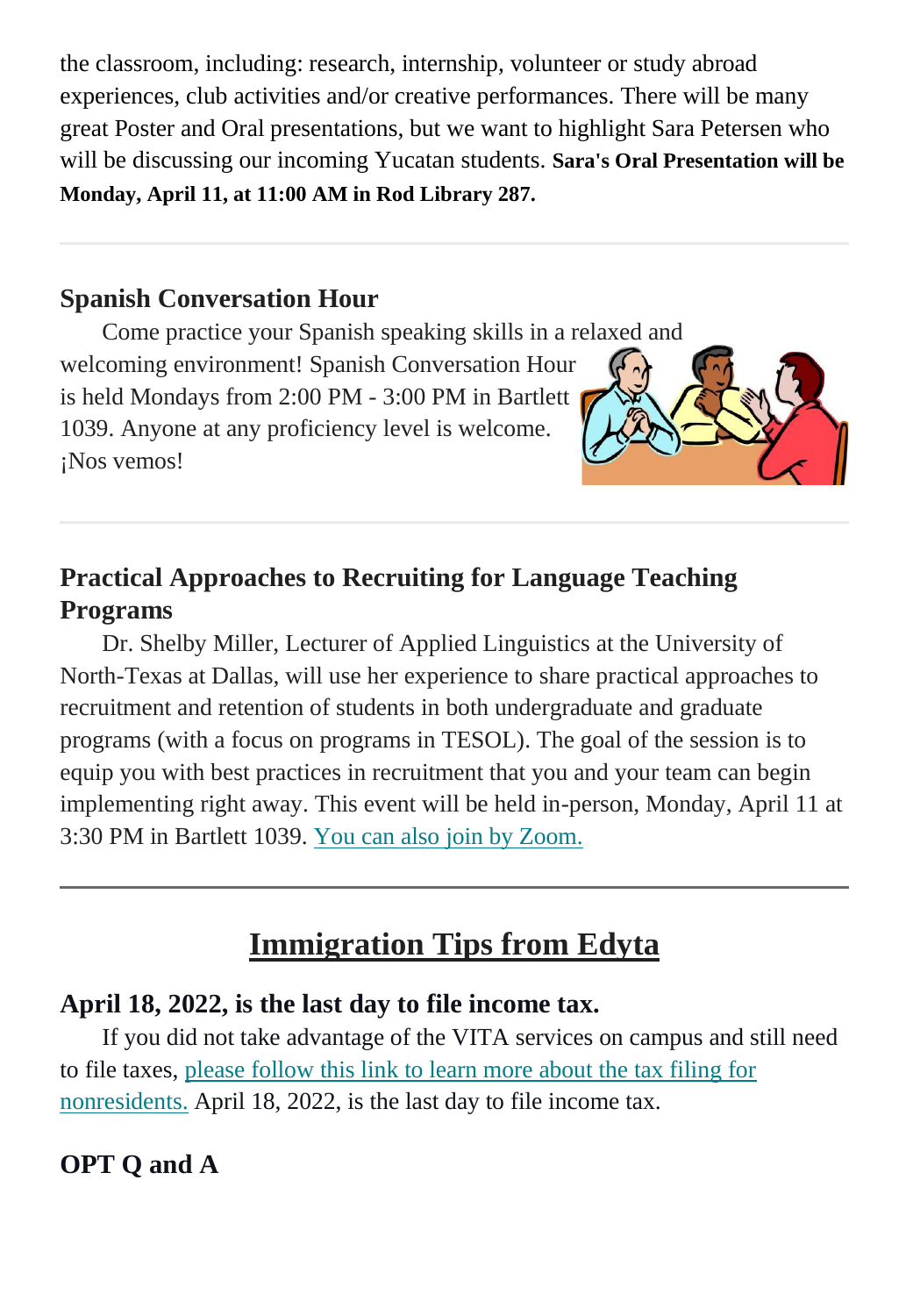Every Wednesday at noon starting April 6th thru July 7th students will have the opportunity to ask OPT-related questions over Zoom. Feel free to "drop by" ask your question and leave or stay if you have time. Follow the link to join: [https://uni.zoom.us/](https://uni.zoom.us/j/6390894546?pwd=TDFKVmVCL2JaMXF2VzRVYUV6aGRrQT09)

#### **Planning on an Internship during the summer?**

 The internship needs to be properly approved. The first step is to contact Career Services. After Career Service contact Edyta for CPT Authorization (Curricular Practical Training) that covers internships. You will receive a new I-20 with the authorization that proves you can legally engage in the internship and maintain your status.

*Any other questions regarding immigration can be directed to our Immigration Advisor, Edyta. Email her at [edyta.cichon-barche@uni.edu,](mailto:international@uni.edu) or schedule a meeting using her [Calendly.](https://uni.us20.list-manage.com/track/click?u=943384cafb9f41e0a12bbd624&id=ca64149793&e=0fc09bf0ff)*

# **Tips From our CIEP Instructors**

#### **Academic English Coaching**

 Final exam week is coming up soon! Are you looking for help using English in an academic setting? No matter how well you perform on the TOEFL or IELTS, your language learning never stops. You might ask yourself:

*"What do professors expect from my writing, especially if I am from a different academic culture?"*

*"I am taking classes here that are completely different from those I am used to. How can I survive?"*

*"Why do I need to use APA or MLA? What are citations and when do I need to use them?"*

If you are a current UNI student, CIEP can help. There are expert and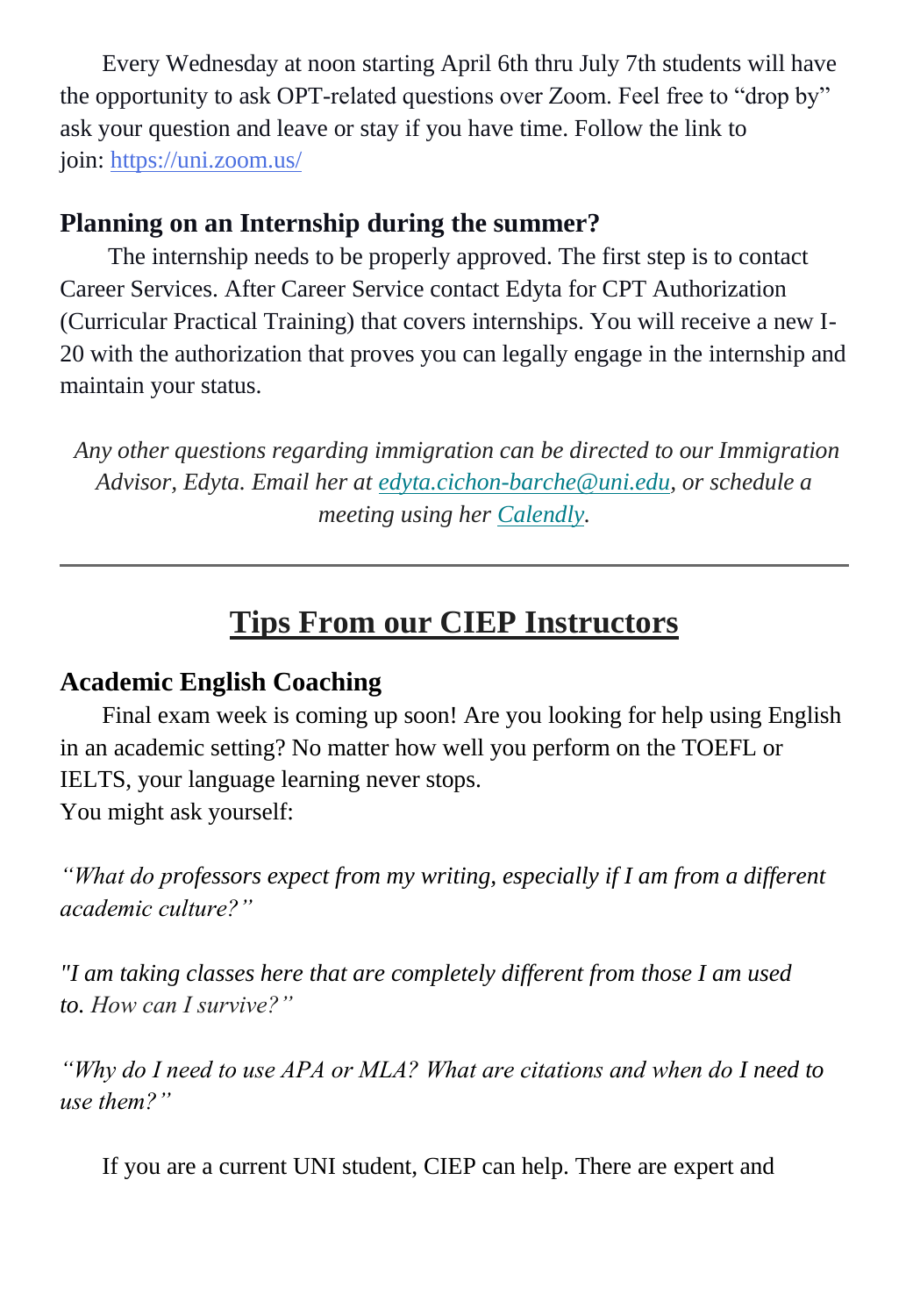experienced consultants and teachers who advise students in the **CIEP section of Rod Library** (3rd floor). The goal is to help international students to achieve academically and socially. We can help with

- Grammar
- Reading
- Pronunciation
- Citations and research writing skill
- Listening and lecture note-taking
- Intercultural communication
- Any other questions you might have

 This coaching is free and you don't need an appointment. We also offer online help. Just visit any time during [advising hours, which are listed at](https://internationalengagement.uni.edu/academic-coaching-schedule) This [Link.](https://internationalengagement.uni.edu/academic-coaching-schedule) For live, online help, log on to Zoom during walk-in hours at [https://uni.zoom.us/my/intlengagement.](https://uni.zoom.us/my/intlengagement)

# **Last Week at OIE**

 Last week, a group of students went and saw the new Morbius movie. It was a ton of fun! Look out for future Movie Nights with OIE, as there will be more coming up! Last week we also celebrated the beginning of Ramadan at our Weekly Coffee Hour. There was tons of food, and some great conversation!

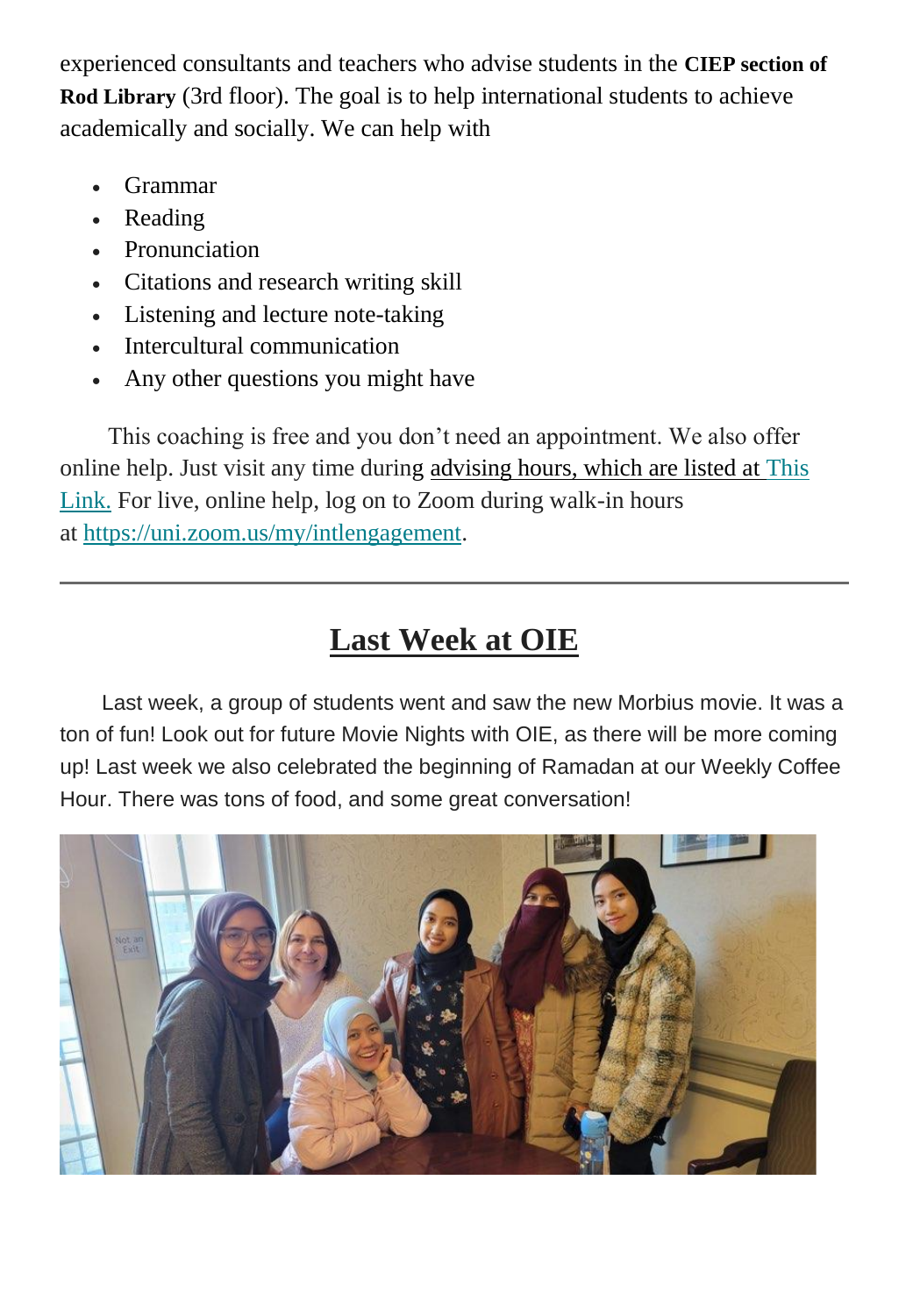